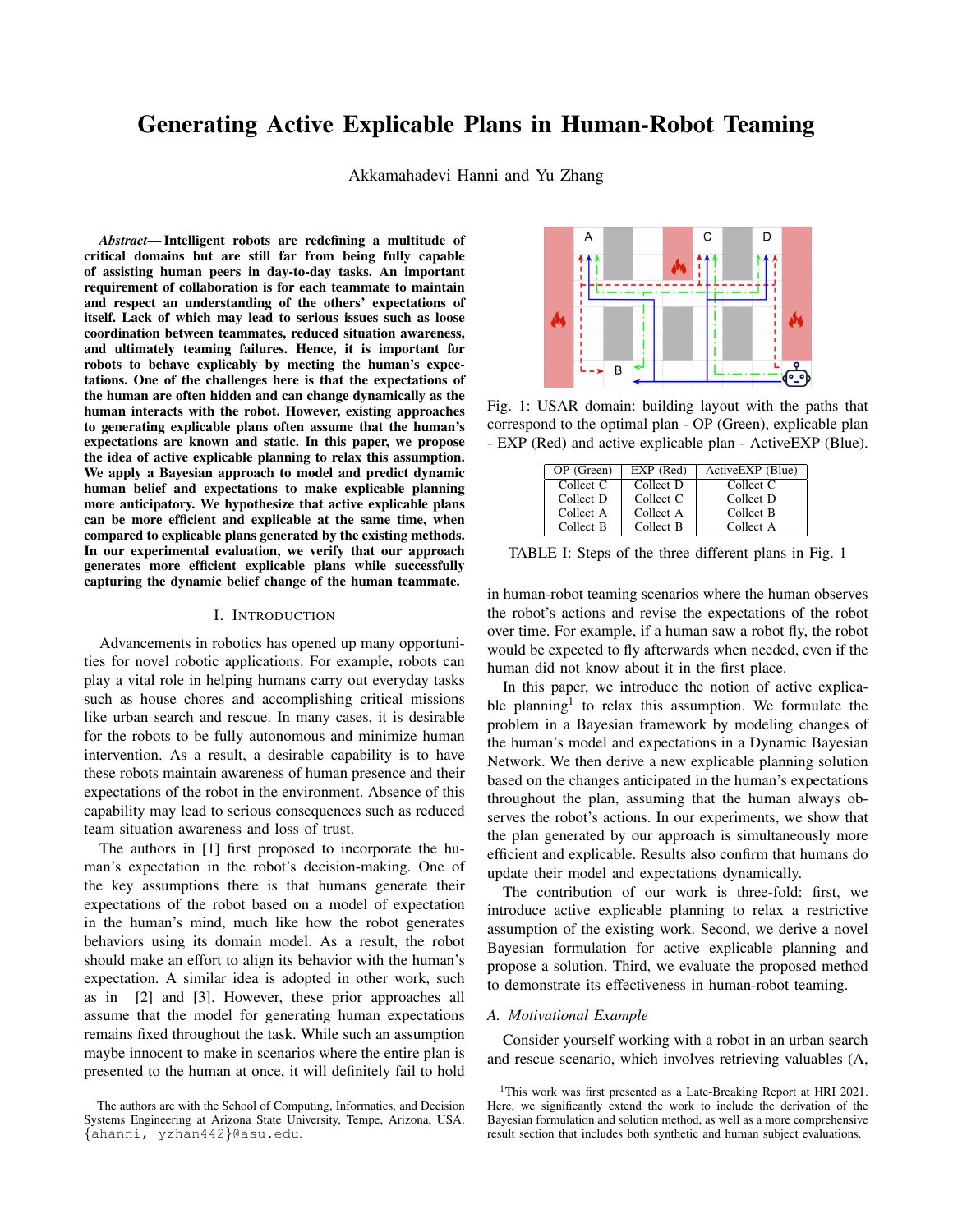B, C and D) from a building under fire (see Fig. 1). While the robot's task is to retrieve valuables from the building safely, your task is to supervise the robot. Assume you have information about the internal layout of the building, locations of the valuables, and areas in the building on fire. The plan you would expect the robot to execute may be the shortest-path plan, i.e., the one shown in Red (Collect D, Collect C, Collect A and Collect B). This is shown also as the EXP plan in Table I. However, the robot could be sensitive to high temperatures and would prefer to avoid passing through *long corridors* near a fire. In such cases, the optimal plan for the robot would be the path indicated in Green (Collect C, Collect D, Collect A and Collect B), shown as the OP plan.

Now consider another plan indicated in Blue (Collect C, Collect D, Collect B and Collect A), the ActiveEXP plan. When the robot first collects C, it is likely that you would consider that the robot is trying to avoid the corridor near the fire. You would then consider navigating near a fire as undesirable. As such, the behavior of the robot to avoid the fire passage near C by moving around it to collect B becomes expected. Notice that even though the optimal plan also avoids the long corridor towards D and collects C first, it also crosses the short passage near a fire (near C) to collect A, which could cause confusion. A key observation here is that the ActiveEXP plan incurs slightly more cost than the optimal plan due to the detour while still being explicable due to the dynamic nature of the human's understanding. Without modeling the dynamic change of the human's understanding. it would be difficult to generate plans like Active EXP.

# **II. RELATED WORK**

Explicable plan generation falls under the umbrella of explainable planning [4], which has attracted a significant amount of attention. Methods have been proposed under various similar but different notations that include explicability  $[1]$ ,  $[5]$ ,  $[2]$ , interpretability  $[6]$ ,  $[7]$ , predictability  $[6]$ , legibility  $[8]$ ,  $[3]$ , and transparency  $[9]$ . One of the common features of such methods is the focus on assisting the understanding of different aspects of the plan, whether it is about the goal, actions, or rationale of the plan.

Our work on active explicable planning is closely connected to plan explicability [1], [2], where the aim is to generate behaviors that are expected by the human teammate, assuming that the goal is known. This is critical in humanrobot teaming tasks since any inconsistency between the robot's behavior and human's expectation can lead to reduced situation awareness and the loss of trust. In [2], the authors assume that the human's model of expectation is known. It then learns a regression model to predict a distance metric between the robot's plan and the expected plan, which is used to choose a plan that is closer to the expected plan. Authors in [1] relax the assumption of a known human model. They learn the human's expectations via a sequential labeling scheme. A more principled way to relax this assumption is to maintain a belief of the model of expectation, similar to [7]. However, these prior works all assume that the human's model of expectation remains fixed throughout the plan.

The dynamic modeling of the human's understanding of the robot in our work has close connections to intent, plan and goal recognition [10], [11], [12], [13], where observations inform the recognition. It more generally involves the dynamic modeling of mental state, such as trust [14], [15], [16], except that the mental state to be modeled here is the human's understanding of the robot's domain model (i.e., the model of expectation). While it may be tempting to apply a POMDP framework [17], it is impractical as the observation function and the explicability score (to be discussed soon) in our problem are plan-context dependent, and hence the POMDP will be computationally expensive to solve.

#### **III. PROBLEM FORMULATION**

In this work, we represent domain models using the PDDL language [18]. A model  $\mathcal{M} = ((\mathcal{F}, \mathcal{A}), \mathcal{I}, \mathcal{G})$  where  $\mathcal F$  and  $A$  are a finite set of fluents and actions, respectively. Also,  $\forall a \in \mathcal{A}$ , an action a is specified as a set of preconditions  $Pre(a)$ , add effects  $Add(a)$ , and delete effect  $Del(a)$ , which are subsets of  $F$ . Each action is also associated with a cost  $c(a)$ . Let S be the set of states where  $s \in S$  is a unique instantiation of the set of fluents F. The initial state  $\mathcal{I} \in S$ and the goal state  $G \in S$ . We assume that the initial state and goal states are known to the human and robot and both the human and robot are rational agents. We first define a list of terms used throughout the paper:

- $M_R$  is the model for generating the robot's behavior.
- $M_H$  is the human's model of expectation (i.e., an understanding of the robot's model  $M_R$ ).
- $b_0$  ( $M_H$ ) is the initial belief of the human's understanding of the robot.
- $\bullet$  *I* is the initial state.
- $\bullet$  G is the goal state.
- $c(\pi)$  is cost of the plan  $\pi$
- $\gamma$  is a weighting factor.

Definition 3.1: An explicable planning problem [2], [6] is defined as: given a tuple  $P_{\mathcal{E}} = \langle M_R, M_H, I, G \rangle$ , find a plan  $\pi_{\mathcal{E}}$  that satisfies the following:

$$
\pi_{\mathcal{E}} = \underset{\pi_{M_R}}{\text{argmin}} \ \phi(\pi_{M_R}, \pi_{M_H}) + \ \gamma c(\pi_{M_R}) \tag{1}
$$

where,  $\phi$  is the explicability distance that captures the difference between the plans  $\pi_{M_R}$  and  $\pi_{M_H}$ , which are generated by  $M_R$  and  $M_H$ , respectively.

To extend the formulation above to a dynamic human model, we define the problem of active explicable planning.

Definition 3.2: An active explicable planning problem is defined as: given a tuple  $\mathcal{P}_{\mathcal{E}_A} = \langle M_R, b_0 (M_H), I, G \rangle$ , find a plan that satisfies the following:

$$
\pi_{\mathcal{E}_{\mathcal{A}}} = \underset{\pi_{M_R}}{\text{argmax}} \ \mathcal{E}_{\mathcal{A}}(\pi_{M_R}) - \gamma \ c(\pi_{M_R}) \tag{2}
$$

where,  $\mathcal{E}_A$  is the active explicability score of a plan (which we will explain in the next section).

Again, the two main differences between an explicable planning problem  $P_{\mathcal{E}}$  and an active explicable planning problem  $P_{\mathcal{E}_A}$  are: 1)  $P_{\mathcal{E}}$  assumes a fixed human model whereas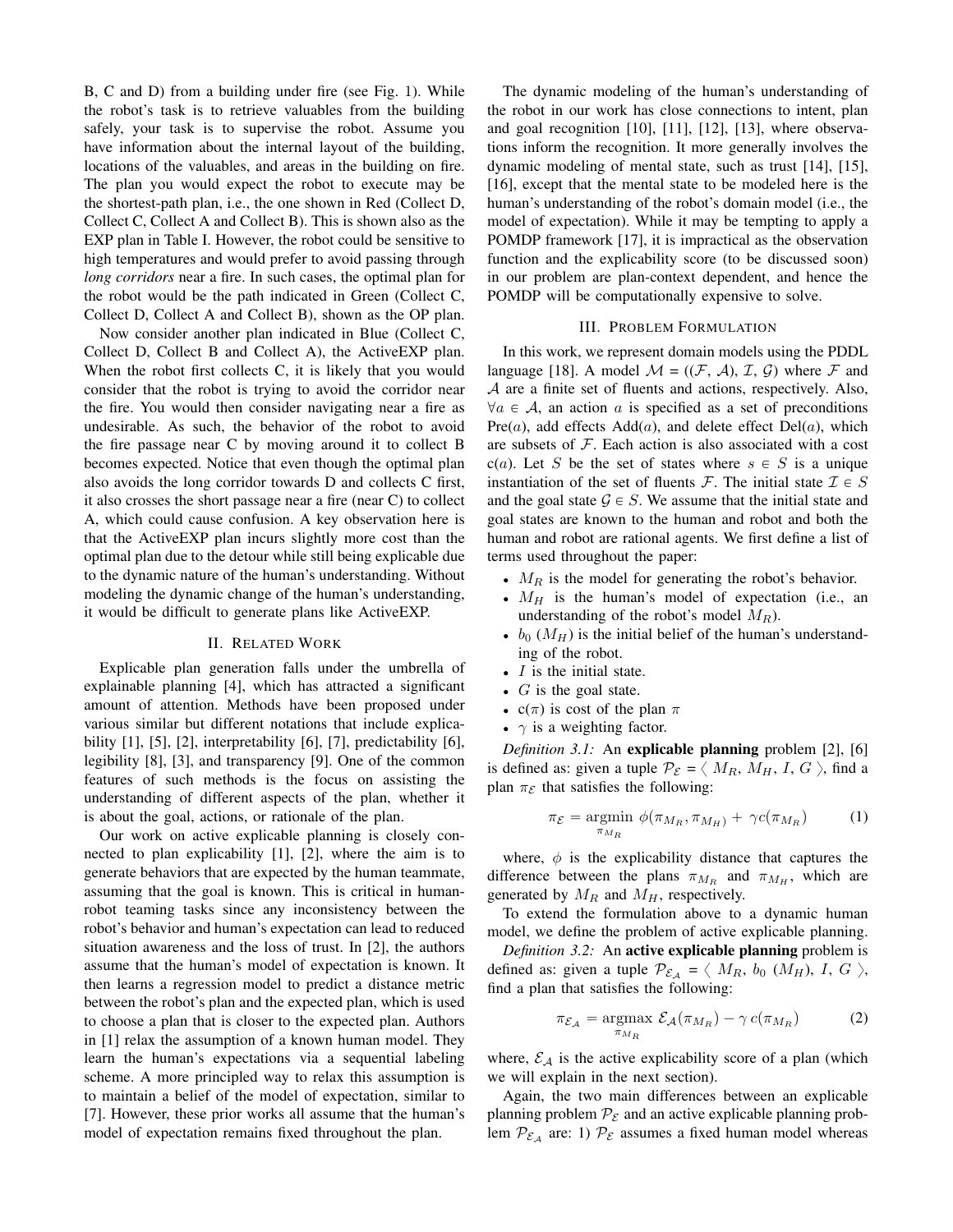

Fig. 2: Influence Diagram for active explicable planning for modeling dynamic human belief  $M_H$ . In this model, we assume that the human uses  $M_H$  to generate expectations of the robot's behavior. Furthermore, the human also maintains a temporary robot model  $\overline{M}_R$  (different from  $M_R$ ) to capture the changes to be made to the human's model. These changes are introduced as a result of observing the robot's current action, when it is contrasted to the plan introduced by  $M_R$ .

 $\mathcal{P}_{\mathcal{E}_A}$  considers that this model may change dynamically during a plan execution, and 2)  $\mathcal{P}_{\mathcal{E}_A}$  operates on a belief or a distribution of possible models.

To address this problem, we assume that the human is a Bayesian rational (noisily rational) [19] thinker. This allows us to model how the human's understanding of the robot may change as observations are made about the robot. We also assume that the model space M is known and both  $M_R$  and  $M_H$  belong to M. Next, we introduce a few notions that will be used later. Given a pair  $\{I, G\}$ , a candidate plan space  $\Pi_i = {\pi_1, \pi_2, ..., \pi_p}$  is a finite set of p plans generated by a possible model  $M_i \in M$ . All plans in  $\Pi_i$  are bounded by a cost threshold  $\zeta \cdot c(\pi^*)$ , where  $\zeta \ge 1$  and  $c(\pi^*)$  is the cost of the optimal plan for  $\{I, G\}$  in  $M_i$ . The factor  $\zeta$  can be arbitrarily set. In our evaluation, we set the cost threshold to be slightly above 1.

#### IV. METHODOLOGY

In explicable planning, the objective is to trade off the plan cost with explicability. In this work, we extend explicable planning to consider how the change in human's belief influences the expectations, as observations are made about the robot's actions.

## A. Active Explicability

Instead of relying on a distance metric to quantify plan explicability as in  $[1]$ ,  $[2]$ ,  $[6]$ , we adopt a Bayesian formulation, similar to some plan interpretibility measures in [7]. This allows us to define plan explicability measure in a principled way by directly comparing plans. However, the limitation is that it will not work when the human's and the robot's model spaces are different. We will delay further discussions on this to future work. More specifically, the explicability of a plan  $\pi_R$  in our work is defined as the probability of the plan  $\pi_R$  being in a set of candidate plans that can be generated by the human's model  $M_H$ . Intuitively, a plan that is more likely to be generated by the human's model is more explicable. The explicability of a plan  $\pi_R$  is given by:

$$
\mathcal{E}(\pi_R) = f(\pi_R, M_H) = P(\pi_R \in \Pi_H | M_H)
$$
 (3)

where  $\Pi_H$  is the set of candidate plans in  $M_H$  with cost less than  $\zeta \cdot c(\pi^*)$ . We further assume the probability of such plans being considered follows a noisy distribution (e.g. Boltzmann) based on the cost difference with  $\pi^*$ . When  $M_H$  is unknown, we consider a belief distribution over all possible models in M, represented by  $b(M_H)$ . The explicability of a plan  $\pi_R$  is defined as follows:

$$
\mathcal{E}(\pi_R) = f(\pi_R, b(M_H))
$$
  
= 
$$
\sum_{M_H} P(\pi_R \in \Pi_H | M_H) \cdot b(M_H) \quad (4)
$$

Furthermore, to capture that  $b(M_H)$  can change over time, we define the active explicability of  $\pi_R$  to be the average of action explicability measures at each plan step as in [1]:

$$
\mathcal{E}_{\mathcal{A}}(\pi_R) = \frac{1}{T} \sum_{t} f(\pi_R[t], b^t(M_H^t))
$$

$$
= \frac{1}{T} \sum_{t} \sum_{M_H^t} P(\pi_R[t] \in \Pi_H^t | M_H^t) \cdot b^t(M_H^t) \quad (5)
$$

where  $\pi_R[t]$  represents the action at step t in  $\pi_R$  and  $\Pi_H^t$ represents the set of candidate plans in  $M_H^t$  generated at time t with initial state  $S<sup>t</sup>$  (i.e., the resulting state from I after executing the first  $t-1$  actions in  $\pi_R$ ) and goal state G. Notice that since new plans are generated at every time step with initial state as  $S<sup>t</sup>$ , the cost of the optimal plan also changes respectively. This assumes that the human will change his/her expectation of the robot's plan based on the current state after observing some robot actions. In such a case, if the robot's next action matches with the first action of an expected plan from the current state, the action is considered to be consistent with that plan. Note that we slightly abuse the notation here and use  $\in$  to check this consistency. To further clarify the notation, we incorporate a delta function  $\delta(\pi_R[t] \in \pi_H^t)$  to indicate whether an observation  $\pi_R[t]$  matches the first action of the candidate plan in  $\Pi_H^t$ . Consequently, we rewrite the equation above as:

$$
\mathcal{E}_{\mathcal{A}}(\pi_R) = \frac{1}{T} \sum_{t} \sum_{M_H^t} \sum_{\pi_H^t} \delta(\pi_R[t] \in \pi_H^t) P(\pi_H^t | M_H^t) \cdot b^t(M_H^t)
$$
\n(6)

where,  $P(\pi_H^t|M_H^t)$  is the likelihood function described by a Boltzmann distribution based on cost difference given by:

$$
P(\pi_H^t | M_H^t) \propto \epsilon^{-\beta \times \{c(\pi_H^t) - c(\pi^*)\}} \tag{7}
$$

In theory, a plan is the most explicable when it maximizes the explicability score without considering the cost. However,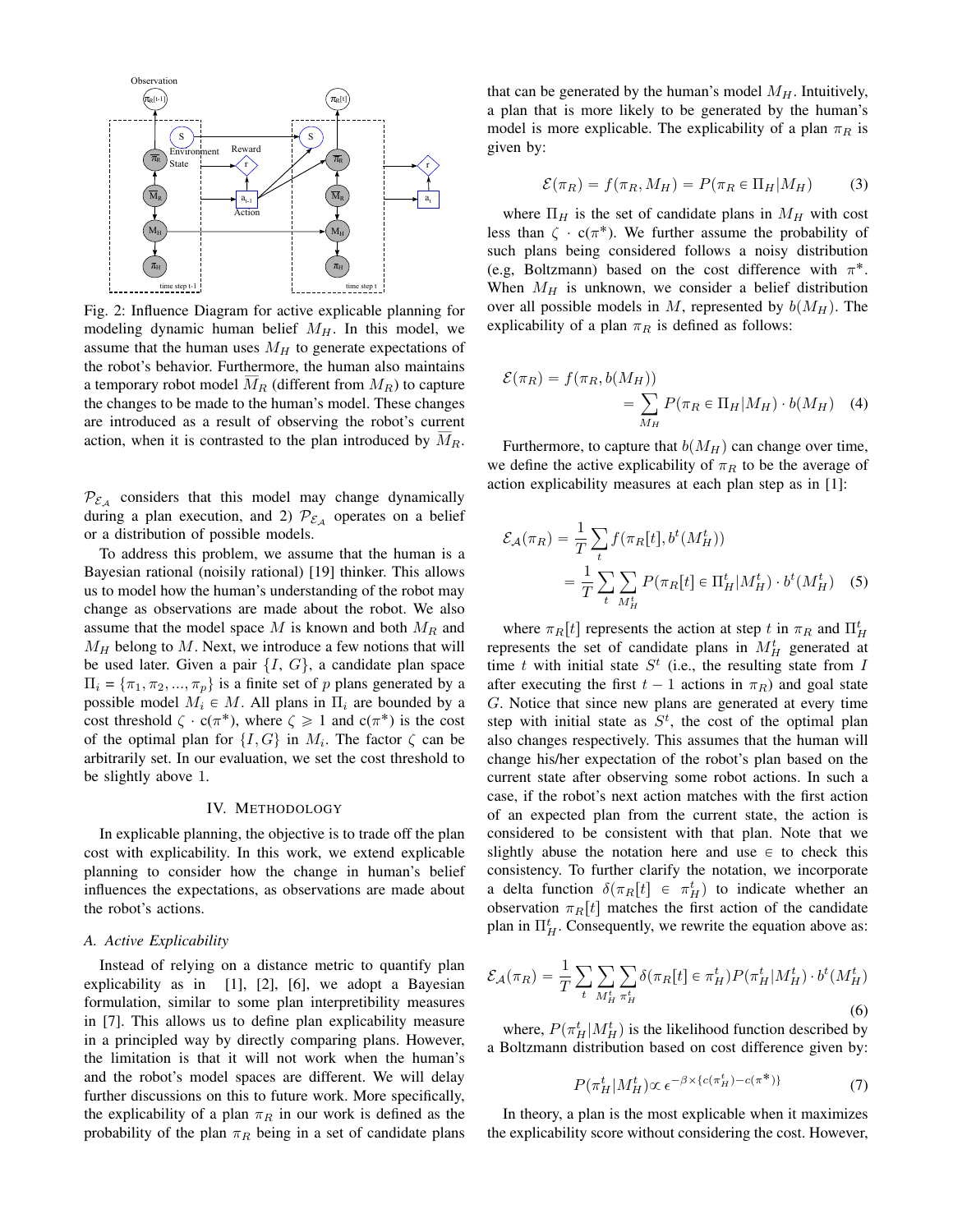in practice, it is desirable to choose a plan that balances the explicability score with the cost of a plan [1]. Similarly, an active explicable plan  $\pi_{\mathcal{E}_A}$  is defined as a plan that maximizes a weighted sum of active explicability score and plan cost as described in Eq. 2.

#### **B.** Human Belief Update

The key to computing Eq. 6 and in turn Eq. 2 is  $b^t(M_H^t)$ . To simplify the problem, we assume that the environment state and robot action are observable and that the robot actions are deterministic.  $\pi_R = \pi_R[1], \pi_R[t]$ . is the sequence of actions that are observed by the human at the respective time step.

Consider the dynamic belief network in Fig. 2. There are two factors that influence the human's belief when an observation is made at time  $t$ : the prior belief of the human model  $M_H^{t-1}$  and the belief of a temporary model of the robot  $M_R^t$  (which is also used to derive the robot's behavior) upon observing an action  $\pi_R[t]$ . The idea behind considering this temporary model variable is to capture the models that are consistent with the observation made, which inform updates to the human's belief. For example, consider the human expects the robot to be only capable of walking but at some point observes the robot fly. In such a case,  $M_R^t$  would be consistent with all the candidate models where the robot can fly.

The belief of the human model at a given time t,  $b^t(M_H^t)$ can be computed using the Forward algorithm derived below:

$$
b^{t}(M_{H}^{t}) = P(M_{H}^{t}|\pi_{R}[1:t])
$$
\n(8)

Given the graphical model in Fig. 2:

$$
b^{t}(M_{H}^{t}) = \sum_{M_{H}^{t-1}} \sum_{\overline{M}_{R}^{t}} \sum_{\overline{\pi}_{R}^{t}} \sum_{\pi_{H}^{t}} P(M_{H}^{t}, M_{H}^{t-1}, \overline{M}_{R}^{t},
$$

$$
\overline{\pi}_{R}^{t}, \pi_{H}^{t}|\pi_{R}[t], \pi_{R}[1:t-1]) \quad (9)
$$

Expand the above equation using the chain rule and simplify using conditional independencies we get:

$$
b^{t}(M_{H}^{t}) = \sum_{M_{H}^{t-1}} P(M_{H}^{t-1} | \pi_{R}[1:t-1]) \sum_{\overline{M}_{R}^{t}} P(\overline{M}_{R}^{t})
$$

$$
P(M_{H}^{t} | M_{H}^{t-1}, \overline{M}_{R}^{t}) \sum_{\overline{\pi}_{R}^{t}} P(\overline{\pi}_{R}^{t} | \overline{M}_{R}^{t}) \delta(\pi_{R}[t] \in \overline{\pi}_{R}^{t})
$$

$$
\sum_{\pi_{H}^{t}} P(\pi_{H}^{t} | M_{H}^{t}) \quad (10)
$$

where,  $P(M_H^{t-1} \mid \pi_R[1:t-1])$  is nothing but  $b^{t-1}(M_H^{t-1})$ . The term  $\sum_{\pi_H^t} P(\pi_H^t|M_H^t)$  sums to 1 so it does not influence the belief update. Thus,

$$
b^{t}(M_{H}^{t}) = \sum_{M_{H}^{t-1}} b^{t-1}(M_{H}^{t-1}) \sum_{\overline{M}_{R}^{t}} P(\overline{M}_{R}^{t})
$$

$$
P(M_{H}^{t}|M_{H}^{t-1}, \overline{M}_{R}^{t}) \sum_{\overline{\pi}_{R}^{t}} P(\overline{\pi}_{R}^{t}|\overline{M}_{R}^{t}) \delta(\pi_{R}[t] \in \overline{\pi}_{R}^{t}) \quad (11)
$$

where the likelihood function of  $\bar{\pi}_R^t$  is similar to that of  $\pi_H^t$  described previously.

# V. EVALUATION

In order to evaluate our approach, we run experiments on the IPC Blocksworld domain. The objective here is to demonstrate how dynamically tracking the model can benefit the plan efficiency by reducing the trade-off for explicability. To show that this approach is actually effective, we further validate it with the help of human subjects in a Taxi domain. The objective is to test whether the plan generated by our approach is indeed viewed as explicable and preferred, compared to the baseline methods.

For a given domain, we generate the model space  $M$  by identifying features that specify the true model  $M_R$ . These features represent different aspects of the model that the human teammate could have a misunderstanding about (e.g. not know about). If the number of features identified is  $k$ , then the model space M is a power set of  $2^k$  models. The plan space  $\Pi$  is the union of all plans generated by each of the models bounded by  $\zeta \cdot c(\pi^*)$ .

**Dynamic inference:** We create a Dynamic Bayesian Network with nodes and edges as described in the Fig. 2. We initialize  $M_H$  as a uniform distribution of all models in M.  $\overline{M}_R$  being the human's belief of the temporary robot's model is updated when an observation is made, informing the updates to the human's belief  $M_H$  as a result of the influence from the observation. We solve the problem by unrolling the resulting DBN and use Forward inference algorithm to infer the belief updates after sequential observations. We compute the active explicability score of a plan  $\pi_R$  using Eq. 6.

For synthetic data, we perform the following evaluations: (1) When the human's belief  $M_H$  is carried forward from one task to another, the belief update process in Eq. 11 will converge to the true robot model  $M_R$ . (2) Robustness of the process against noisy observations. (3) Efficiency of the approach by comparing the Active Explicability score and the cost of the plans generated. For the human study we aim to validate the following two hypotheses:

 $H1 = "Human's belief can dynamically change throughout$ a plan."

 $H2 =$  "The active explicable plan is comparable to explicable plans while being more cost-efficient."

## A. Evaluation on Synthetic domain

We use the Blocksworld domain to evaluate how well the dynamic belief update works. We identify  $k = 4$  features in this domain that could potentially be the factors causing the mismatches between the human's belief and the robot's true model. As a result,  $2^4 = 16$  possible models are obtained. To test (1), we run our approach on 10 different problems with different initial  $I$  and goal  $G$  states and record the belief update for each of the 16 models. For the first problem, the human's belief is initialized to be a uniform distribution while for the subsequent problems it is initialized with the updated human's belief from the previous problem. We do so in support of the intuition that the human carries his/her belief from one problem to another. From the graph in Fig. 3. (a), we observe a gradual rise in the belief of the robot's true model  $M_R$  starting from a uniform distribution. The belief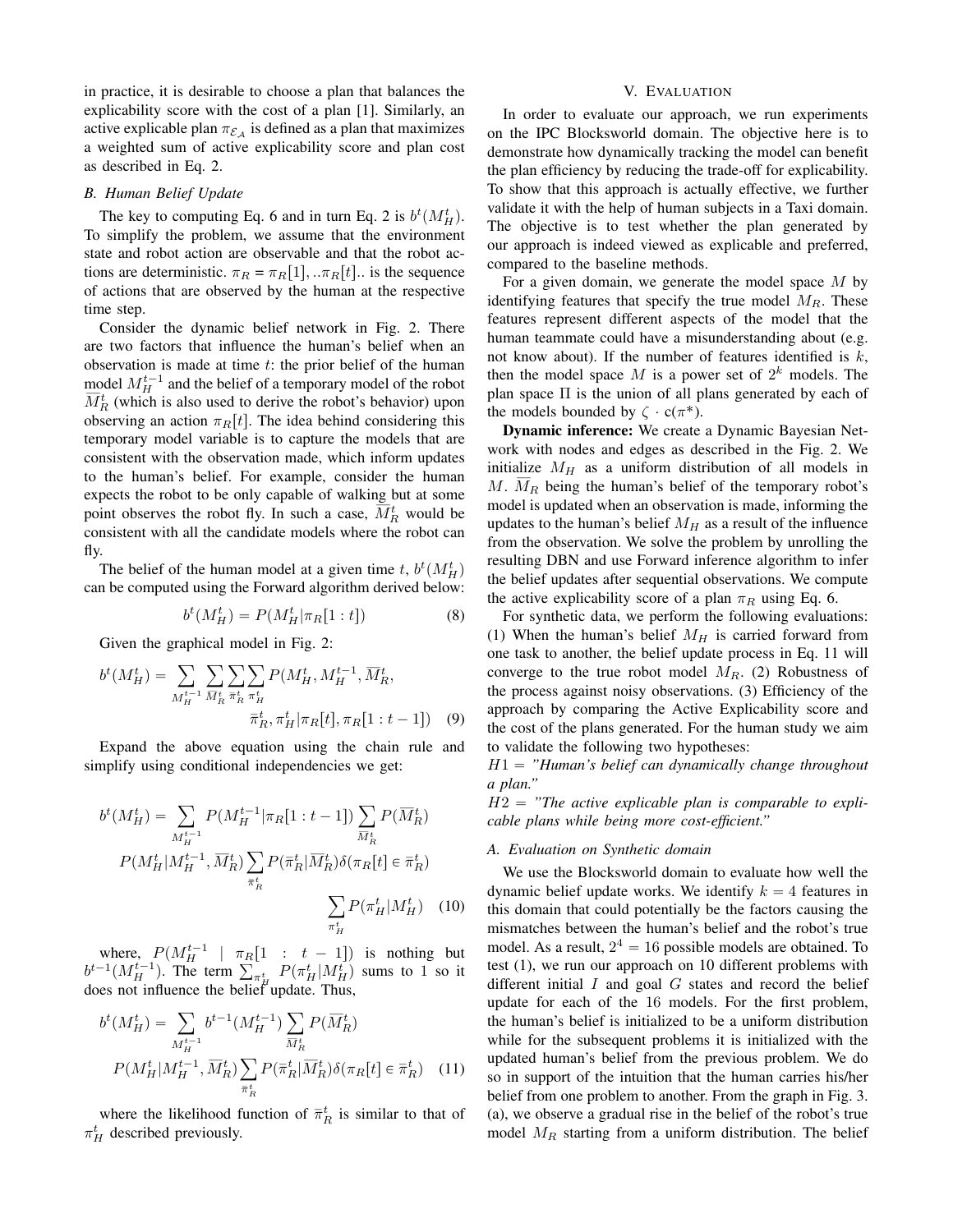update is always consistent with the true model albeit being a bit slow. This is due to the observed action being generated by at least one plan in every model due to high similarities among the models in  $M$ .

Our approach heavily depends on the observations that could affect the dynamic belief update towards the true robot model. In order to investigate this, we measured the belief update for the true robot's model  $M_R$  for different noise levels between  $0\%$  to  $40\%$ . We found that the change in belief update for the true robot's model  $M_R$  dampens as the noise level increases. From Fig. 3. (b) we can observe this change. As expected, we found that even with higher noise levels the model updates towards the true robot model.

We evaluate (3) by testing our approach on four different problems in the Blocksworld domain. Table II shows the costs and active explicability scores of the plans respectively. We can observe that the Active EXP plans receive higher  $\mathcal{E}_A$  scores than OP and EXP plans. In these samples, the ActiveEXP plans overlap with the OP plans in almost all problems due to the limited number of plans generated within the threshold. However, this is not always the case in general.

|         | OΡ   |                             | EXP  |                             | ActiveEXP |       |
|---------|------|-----------------------------|------|-----------------------------|-----------|-------|
| Problem | cost | $\mathcal{E}_{\mathcal{A}}$ | cost | $\mathcal{E}_{\mathcal{A}}$ | cost      | ΣД    |
|         |      | 0.637                       |      | 0.509                       |           | 0.637 |
|         |      | 0.388                       |      | 0.375                       |           | 0.437 |
| ◠       |      | 0.562                       | 10   | 0.45                        |           | 0.562 |
|         |      | 0.674                       |      | 0.6                         |           | 0.674 |

TABLE II: Cost and  $\mathcal{E}_{A}$  scores for OP, EXP and ActiveEXP plans generated for different problems in the Blocksworld.

## **B.** Evaluation using Human Study

We design a Taxi domain to evaluate the effectiveness of our approach with human subjects. In the Taxi domain, a private taxi is required to pick up four guests among  $\{A, B, \}$  $C, D, E, F, G, H$  from different locations and drop off at the Convention Center (CC). The subjects are provided with a GPS map with locations of the guests and the taxi at the CC. The subjects are informed that picking up guests that are farther (marked in Red) pays more money than those who are closer (marked in Green). However, the traffic situation (unknown to the subjects) can influence the taxi's decision to travel far away. We also inform the subjects that the taxi has access to the current traffic information that may influence its decision. We induce an initial bias of *light traffic* by informing the subjects that the current time is early morning hours. The traffic situation (Light/Heavy) is the hidden belief which we capture by querying the subjects at every step after revealing the taxi's schedule sequentially. The subject's task is to monitor the taxi agent's schedule. However, the real traffic situation is *heavy traffic*.

In this study, our goal is to compare the ActiveExp plan, the EXP plan and the Optimal plan with the help of human subjects via an Mturk study. We recruited 60 participants (20 for each plan). Before the human subjects made any observations, we asked them about their initial belief of the traffic situation to confirm our induced bias, which is also



Fig. 4: The Taxi domain for human study

|              | OΡ            | <b>EXP</b>    | ActiveEXP       |  |
|--------------|---------------|---------------|-----------------|--|
|              | Pick & Drop G | Pick & Drop G | Pick $&$ Drop G |  |
| Plan         | Pick & Drop C | Pick & Drop B | Pick & Drop C   |  |
|              | Pick & Drop B | Pick & Drop A | Pick & Drop D   |  |
|              | Pick & Drop F | Pick & Drop H | Pick & Drop E   |  |
| Payoff       | 5.2.          | $-2.4$        | 4.2             |  |
| ${\cal E}$ A | 0.123         | 0.161         | 0.143           |  |

TABLE III: Illustrative Plans OP, EXP and ActiveEXP. Guests marked in red (A, B, G and H) are farther away and pay double than the guests marked in Green (C, D, E and F) who are closer to the Convention Center.

used as the prior belief. Then, we demonstrated the schedule of the robot sequentially by revealing the next guest to pick up and drop off. We also asked the subjects about their belief of the traffic situation at each step.

Using this domain, we evaluate three plans ActiveEXP, EXP and OP shown in Table III to test  $H1$  and  $H2$ . From Fig. 3. (c), we observe that the human belief changes dynamically from light traffic (initial belief) to heavy traffic after observing the taxi's schedule.

The optimal plan (OP) includes picking up G and B who are relatively closer than other guests marked in red, and C and F marked in green. This plan has the optimal payoff but evaluates to the lowest active explicability score  $(\mathcal{E}_A)$ . Intuitively, this plan does not convey the traffic situation to the observer well since it seems to have exhibited "oscillatory" decisions that point to ambiguous conclusions. Indeed the OP plan in Fig. 3. (c) shows mixed responses from subjects about their belief of the traffic situation. The explicable plan (EXP) includes picking up all guests marked in red (G, B, A and H). This plan is the most expected by the observer as it accumulates the highest payoff for the job, given a light traffic condition. Notice that this plan evaluates to the highest  $\mathcal{E}_A$  score but is very inefficient given heavy traffic and hence in reality has the lowest payoff. Also, it conveys the wrong idea that there is light traffic as shown in Fig. 3 which conflicts with the ground truth. The active explicable plan (Active EXP) includes picking up the closest red guest G and three green guests  $(C, D \text{ and } E)$ . This plan has a slightly lower  $\mathcal{E}_A$  score but a much higher payoff than the EXP plan. More importantly, this plan conveys to the observer that there is heavy traffic as shown in Fig. 3. (c) by choosing to pickup the green guests after picking up G. These results show that Active EXP is more efficient while still being explicable.